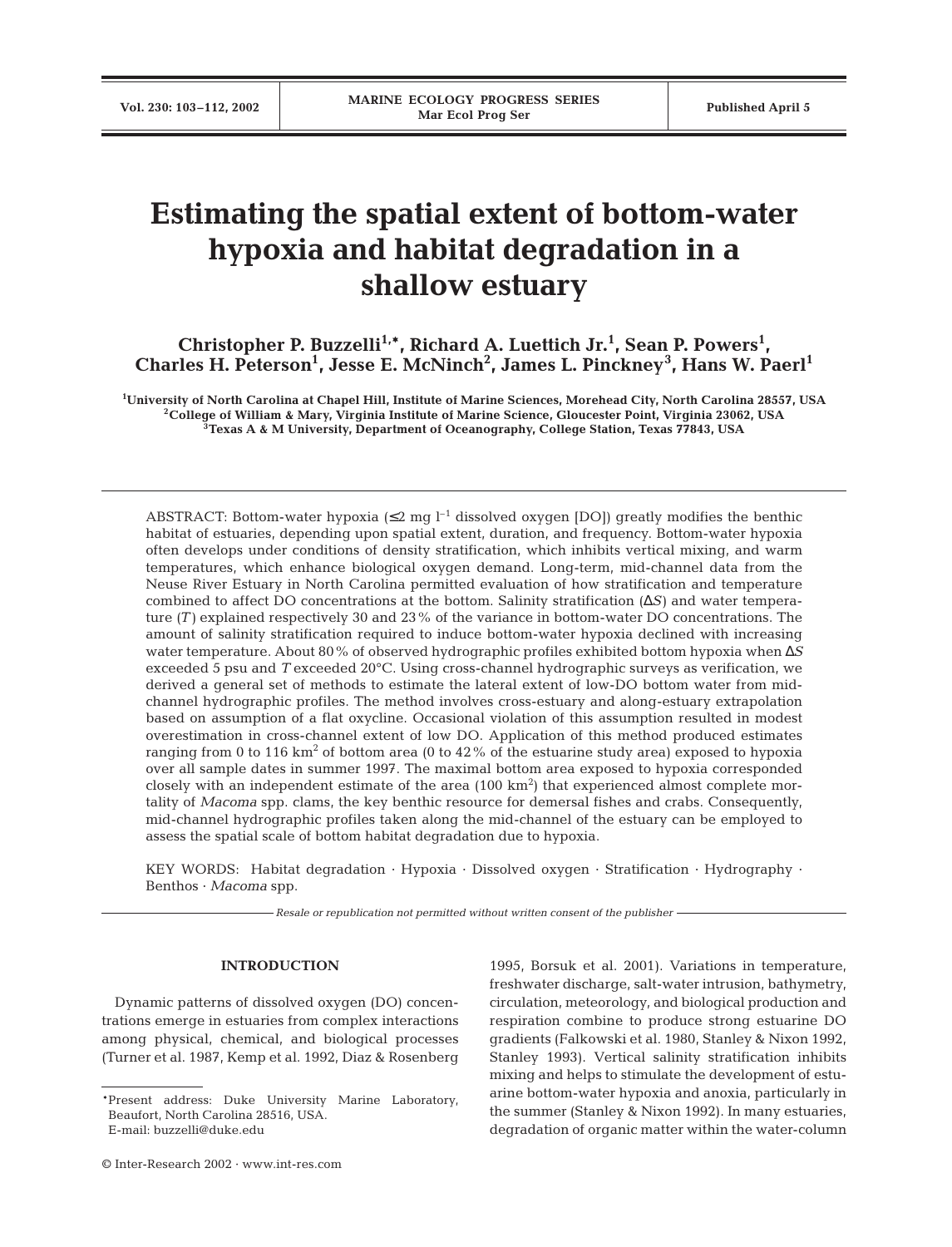accounts for a substantial fraction of total oxygen consumption (Matson & Brinson 1990, Welsh & Eller 1991, Kemp et al. 1992, Stanley & Nixon 1992, Hopkinson et al. 1999). However, sediment oxygen demand (SOD) can contribute over 50% of total respiration in shallower estuaries (average depth = 5 m) and rates of SOD often are proportional to rates of nitrogen (N) and phosphorus (P) regeneration (Fisher et al. 1982, Boynton & Kemp 1985, Rizzo & Christian 1996). The combination of stratification and water-column and sediment respiration can lead to periodic depletion of bottom-water DO (Officer et al. 1984, Seliger et al. 1985, Rizzo & Christian 1996, Hopkinson et al. 1999).

In deeper estuaries with considerable flushing, such as lower Chesapeake Bay, gravitational and/or tidal circulation can disrupt stratification and replenish bottom-water oxygen in a matter of hours (Kuo & Neilson 1987, Kuo et al. 1991). However, shallow estuaries with less frequent flushing often develop persistent stratification, which can lead to benthic hypoxia ( $\leq 2$  mg  $l^{-1}$ , see Diaz & Rosenberg 1995) or anoxia (Tenore 1972, Turner et al. 1987, Lenihan & Peterson 1998). Although circulation can respond rapidly to changes in freshwater discharge and wind forcing (Breitburg 1990, Sanford et al. 1990, Stanley & Nixon 1992, Luettich et al. 2000), stratification and bottom-water hypoxia can nonetheless persist for weeks to months (Tenore 1972, Turner et al. 1987, Dortch et al. 1994).

Hypoxia and anoxia degrade bottom habitat through a wide suite of mechanisms. Under conditions of limited oxygen at the bottom, rates of N and P remineralization and sulfate reduction increase (Diaz & Rosenberg 1995, Holmer 1999). The resulting production of sulfide in combination with low oxygen can prove lethal to benthic organisms (Tenore 1972, Diaz & Rosenberg 1995, Holmer 1999). Because benthic macrofauna serve as essential prey resources for demersal fishes, sustained hypoxia can have significant trophic implications (Pihl et al. 1991, Nestlerode & Diaz 1998, Peterson et al. 2000, Taylor & Eggleston 2000). Many fishes migrate away from hypoxic areas in the main estuarine channel to seek refuge in shallower, oxygenated habitats (Pihl et al. 1991, Breitburg 1992, Lenihan et al. 2001). However, wind-driven circulation can rapidly redistribute the hypoxic bottom-water into the shallows (Sanford et al. 1990, Stanley & Nixon 1992, Luettich et al. 2000), trapping fish and triggering widespread mortality of resident estuarine fishes (Tenore 1972, Paerl et al. 1998). Thus, benthic hypoxia and anoxia can degrade fish habitat and thereby affect the behavior, growth, production, and survival of both benthic invertebrates and mobile vertebrates (Breitburg 1992, Peterson et al. 2000).

Appreciation of the importance of bottom-water hypoxia/anoxia to the production of ecosystem goods and

services requires estimation of the spatial extent of the degradation to bottom habitat. One could sample the benthos on a regular basis to detect the scale of habitat degradation. Unfortunately, this empirical approach would require excessive costs for the spatial and temporal coverage necessary. An alternative approach based on an understanding of how oxygen depletion degrades benthic habitat would be to measure DO continuously over a wide area of the bottom. This approach too would prove costly, especially given the demands for maintenance of *in situ* oxygen sensors. Consequently, we were motivated to apply basic understanding of hydrographic processes to develop a reliable means of estimating the areal coverage by low DO waters based solely on a string of hydrographic profiles taken along the main channel of an estuary. Here we present a simple method to achieve that goal and test its accuracy against cross-channel transects of DO. The ultimate goal may be to develop the first-principles understanding of how nutrient loading, organic loading, and physical forces combine to stimulate hypoxia in an estuary (Cerco & Cole 1993, Borsuk et al. 2001). Understanding these mechanisms can contribute to better management of riverine and estuarine systems (Nixon 1995, Paerl et al. 1998). Therefore, we also used long-term hydrographic data from the Neuse River Estuary to extract relationships between temperature, stratification, and bottom-water hypoxia that are common to many estuaries. Specifically, we assessed how the effects of stratification on bottom-water DO are dependent upon water temperature.

# **MATERIALS AND METHODS**

**Long-term mid-channel hydrographic surveys.** We define the Neuse River Estuary (NRE) as the area between New Bern, NC, and the mouth where it enters Pamlico Sound (Fig. 1). A sharp bend in the NRE splits the estuary into upstream and downstream segments of approximately 35 km. We refer to sampling along the longitudinal axis of the NRE as 'mid-channel' and lateral sampling as 'cross-channel'. All mid-channel locations are numbered by distance in km from Streets Ferry Bridge (SFB), approximately 15 km upstream of New Bern (Fig. 1). Cross-channel distances are termed 'widths'.

Hydrographic analyses were made possible by using vertical profiles of temperature *(T)*, salinity *(S)*, and dissolved oxygen (DO) determined at bi-weekly intervals from 1994 to 1998 at 14 mid-channel water quality monitoring stations (Fig. 1; Paerl et al. 1998, Luettich et al. 2000). The stations spanned 42 km in the longitudinal direction and our analyses included 899 stationdays of hydrographic surveys. At each station on each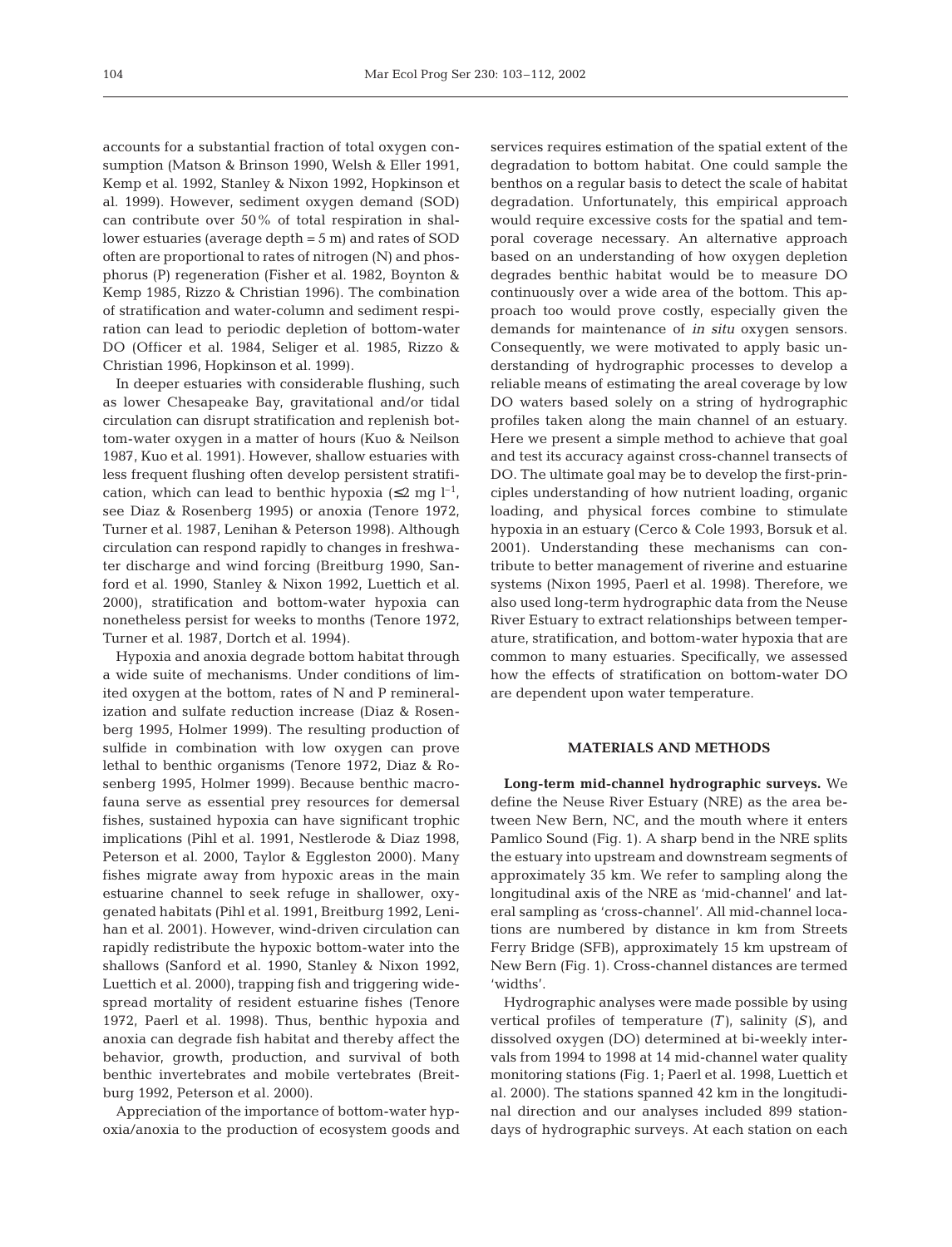

Fig. 1. Mid-channel stations  $(D)$  and cross-channel transect locations  $(0)$  for hydrographic surveys of the Neuse River Estuary (NRE). Stations and transects are located and labeled relative to Streets Ferry Bridge (SFB; 35.21° N, 77.10° W), approximately 15 km upstream from New Bern. The NRE is boxed in the inset map of North Carolina

survey date, values of *T*, *S*, and DO were recorded at 0.5 m intervals down to the bottom using a Hydrolab Reporter and Surveyor data logger. For each stationday, we averaged *T* between surface and bottom, calculated the difference in *S* (∆*S)* between surface and bottom, and recorded the bottom-water DO. We divided the mid-channel hydrographic data into 3 temperature ranges (0–10, 10–20, and  $20-30^{\circ}$ C) and 3 primary ∆*S* intervals (0–2, 2–4, >4 psu). We first tested the effects of *T*, ∆*S*, and their interaction on bottomwater DO concentrations using a 2-way random effects ANOVA. Second, we assessed the relationship between ∆*S* (independent) and bottom-water DO concentration (dependent) separately within each of the 3 temperature ranges using linear and non-linear regression. Finally, we calculated for each temperature range the percentage of samples exhibiting bottomwater hypoxia over a series of 6 ∆*S* intervals (0–1, 1–2, 2–3, 3–4, 4–5,  $>$ 5 psu) to assess the effects of salinity stratification at a finer resolution.

**Intensive along- and cross-channel surveys.** Since 1997 was the focus year for intensive along- and crosschannel hydrographic surveys, we assessed the overall spatial and temporal patterns of water column stratification and bottom-water hypoxia in the mid-channel data for that year. We generated space-time maps of these 2 variables using a kriging interpolation routine (Bonham-Carter 1994, Surfer 1999). The spatial boundaries for this analysis included all the stations from SFB to Stn 160 located 57 km downstream (Fig. 1). Midchannel hydrographic sampling did not begin in the downstream segment until June 1997, the same time that the intensive surveys started. We used these maps to identify patterns of stratification and hypoxia within the area from June through October 1997.

To estimate the spatial coverage by low-DO bottom water, we developed a simple method of extrapolation from a series of hydrographic profiles at mid-channel stations. At each individual station, the cross-channel extent of low DO was estimated by lateral extrapolation of oxygen concentrations at depth. We chose concentrations of both 4 and 2 mg  $l^{-1}$  for our analyses, corresponding to the thresholds that induce fish emigration (Tyson & Pearson 1991) and invertebrate stress (Diaz & Rosenberg 1995) respectively. We use the terms 'oxygen-stressed' and 'hypoxic', to identify these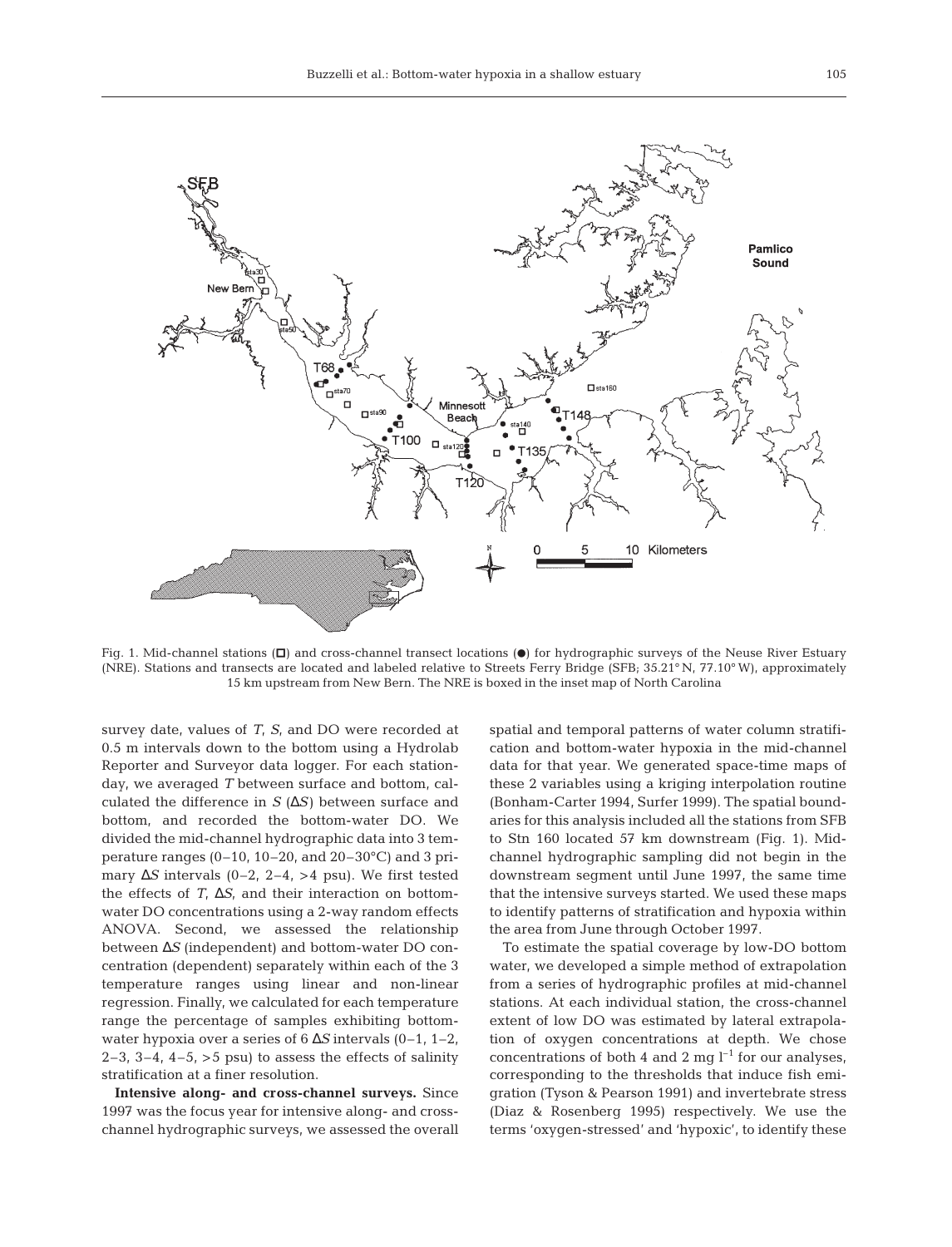|       | d  |       |                |                |                |                |                |       |                |                |                |                |    |    | Jul 15 Jul 21 Jul 29 Aug 4 Aug 12 Aug 19 Aug 27 Sept 8 Sept 17 Oct 1 Oct 7 Total all Total $\leq 4$ Total $\leq 2$ |
|-------|----|-------|----------------|----------------|----------------|----------------|----------------|-------|----------------|----------------|----------------|----------------|----|----|--------------------------------------------------------------------------------------------------------------------|
| 68    | 24 | $X^4$ | $X^2$          |                | $\mathrm{X}^2$ | $X^2$          |                | $X^2$ | $X^4$          | $X^2$          |                |                |    |    |                                                                                                                    |
| 100   | 32 | $X^2$ |                | $X^2$          | $X^2$          | X              | $\mathrm{X}^2$ | Х     | $\mathrm{X}^4$ | $X^2$          | $\mathrm{X}^4$ | $X^4$          | 10 | 8  |                                                                                                                    |
| 120   | 40 | $X^2$ | $X^2$          | $X^2$          | X              | X              | $\mathrm{X}^2$ |       | $\mathrm{X}^4$ |                |                | X <sup>4</sup> | 10 | b  |                                                                                                                    |
| 135   | 45 | $X^4$ | $\mathrm{X}^2$ | $\mathrm{X}^2$ | Х              | X <sup>4</sup> | $\mathrm{X}^2$ |       | $\mathrm{X}^4$ | $\mathrm{X}^2$ |                | $X^4$          | 10 | 8  |                                                                                                                    |
| 148   | 50 | $X^4$ |                | $X^2$          |                |                |                |       |                | $X^2$          | X              |                | 6  |    |                                                                                                                    |
| Total |    |       |                |                |                |                |                |       |                |                |                |                | 45 | 34 |                                                                                                                    |

Table 1. Transect labels (T), distance *(d* in km) downstream from Streets Ferry Bridge, and dates (1997) for cross-channel studies of the Neuse River Estuary to assess near-bottom DO concentrations. An X indicates that a transect was sampled on a particular day while an empty cell signifies that the transect was not sampled. The superscript values of 4 and 2 indicate DO concentrations of  $\leq 4$  or  $\leq 2$  mg  $l^{-1}$ , respectively

2 levels. The lateral extrapolation of each low-DO contour terminated when it intersected the bottom, thereby defining the linear cross-channel width of bottom exposed to low DO. The primary assumption for this method is that there is no lateral tilt to the oxycline. To apply our linear estimates of cross-channel low-DO to estimate areal coverage, we used line segments to connect the ends of each pair of adjacent cross-channel widths. This procedure generated polygons representing the area exposed to hypoxia. The line segments used were straight even though the true bathymetry would imply some small curvature to the margins. However, the curvature for the NRE would be modest, and thus this approximation introduced minimal error.

To verify the accuracy of our extrapolation method, we compared the estimated cross-channel widths of low-DO extent to interpolations based on multiple pro-



Fig. 2. Bar plot of statistical effects of temperature range (0–10, 10–20, 20–30°C) and ∆*S* interval (0–2, 2–4, >4 psu) on bottom-water DO concentrations (mean + 1 SE) using all hydrographic data from 14 mid-channel stations between 1994 and 1998  $(n = 899)$ . The horizontal bar connects mean DO concentrations that were statistically indistinguishable (Scheffe's post hoc contrast,  $p > 0.05$ ). All other mean values were significantly different (p < 0.0001)

files of observed oxygen concentrations taken on each of several cross-channel transects. Cross-channel hydrographic surveys were conducted on 10 dates between 15 July and 7 October 1997 (Table 1). Generally, on each day we obtained a hydrographic profile at each of 5 stations along 5 transects (T68, T100, T120, T135, T148; Fig. 1) using a Sea-Bird CTD with attached flow-through system and DO sensor (Table 1). We produced cross-channel DO contour maps for each transect-day using a kriging interpolation routine (Bonham-Carter 1994, Surfer 1999). On the maps, we located where the  $\leq 4$  and  $\leq 2$  mg l<sup>-1</sup> contour lines intersected with the bottom on both sides of the estuary and measured the widths. We conducted separate comparisons of methods using ≤4 or ≤2 mg  $l^{-1}$  thresholds to provide tests at different depths in the profile (Table 1). We compared the 2 different methods for estimating cross-channel widths of low-DO water by a goodness of fit test in which we measured the variance explained by, and assessed the distribution of residuals around, the identity line of  $y = x$ .

# **RESULTS**

## **Long-term mid-channel hydrographic surveys**

Depth-averaged *T*, ∆*S*, and the *T* × ∆*S* interaction each significantly (in all cases,  $p < 0.0001$ ) affected average bottom-water DO concentrations in the NRE (Fig. 2). *T* and ∆*S* accounted for 23 and 30%, respectively, and the interaction 3% of the variance in bottom-water DO concentrations across dates between 1994 and 1998. The temperature effect on DO concentration was significant within each of the 3 ∆*S* intervals of  $0-2$ ,  $2-4$  and  $>4$  psu (Fig. 2). DO concentrations differed significantly among the 0–10, 10–20, and 20–30°C temperature ranges when ∆*S* was 0–2 or 2–4 psu (Fig. 2). There was no difference, however, in mean DO concentrations among the 0–10 and 10–20°C ranges when ∆*S* was >4 psu, but the mean DO concentrations for these temperature classes were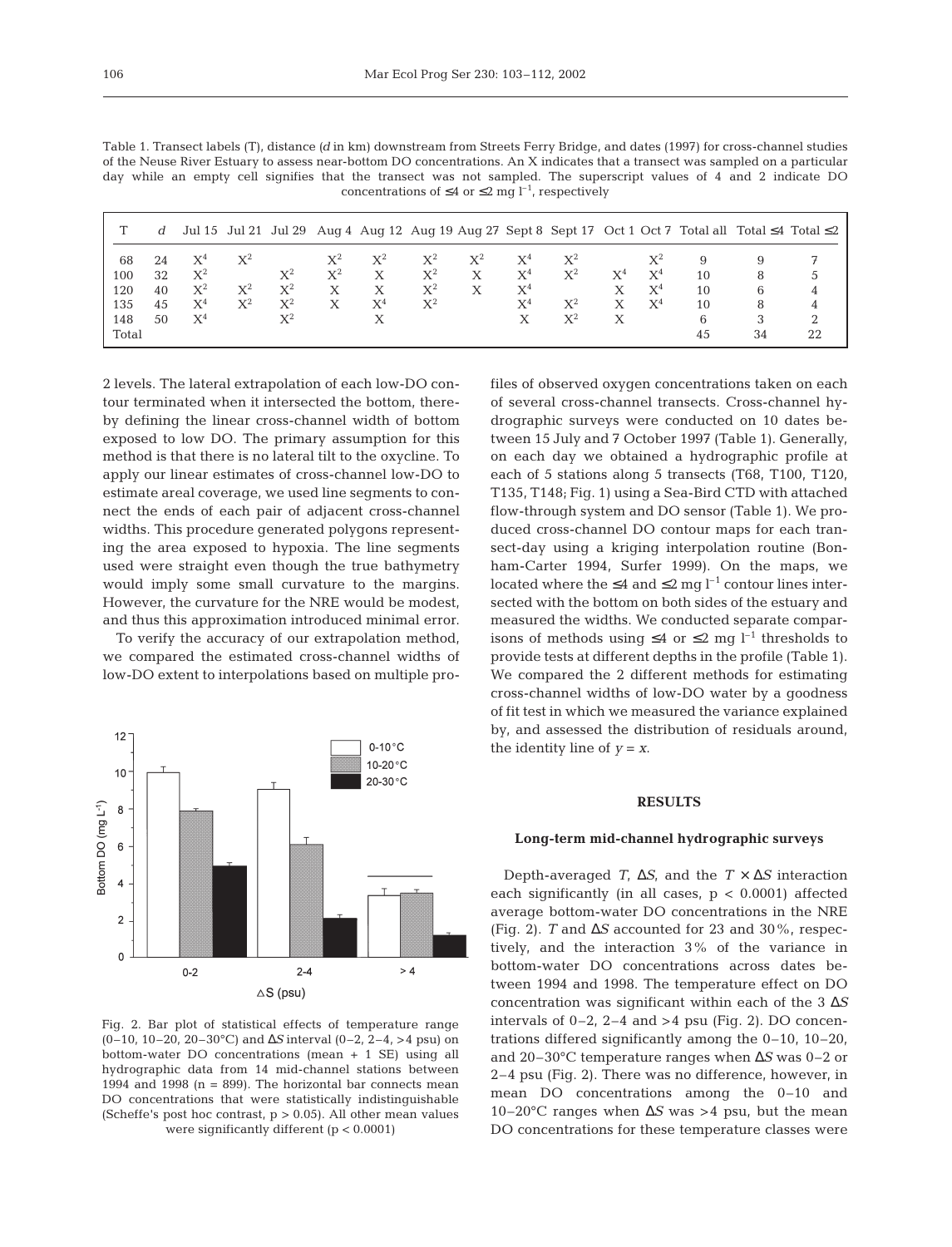significantly greater than those in the 20–30°C range (Fig. 2).

The relationships between *T*, ∆*S*, and hypoxia are illustrated with fine resolution by compiling data on the frequency of hypoxia in the mid-channel hydrographic observations. Even with temperature in the 0- 10°C range, 58% of the samples exhibited bottomwater hypoxia when ∆*S* was >5 psu (Fig. 3). Under conditions of less intense salinity stratification, however, no incidence of hypoxia occurred in the 0–10°C range. Bottom-water hypoxia appeared at 10–20°C when ∆*S* was between 2 and 5 psu, but only when salinity stratification exceeded 5 psu did 60% of the bottom-water samples exhibit hypoxia (Fig. 3). At the highest water temperatures of 20–30°C, only a 1–2 psu stratification was required to induce hypoxia in 40% of the samples, with incidence increasing to 80% as ∆*S* exceeded 5 psu (Fig. 3).

Over all temperature ranges, bottom-water DO concentrations decreased with increasing ∆*S* (Fig. 4). As temperature increased, the curves relating DO to salinity stratification shifted towards the origin and less stratification was required to achieve low DO. The relationship between DO and ∆*S* in the 0–10°C range was linear with  $r^2 = 0.74$  (p < 0.001; Fig. 4A). In the 20– 30°C range (Fig. 4C), a non-linear decline fit better than the linear response ( $r^2 = 0.60$  vs 0.43; p < 0.001). For the intermediate temperatures of 10–20°C, linear  $(r^2 = 0.48; p < 0.001)$  and non-linear regressions  $(r^2 =$  $0.50$ ;  $p < 0.001$ ) fit equally well (Fig. 4B). With increasing water temperatures, near-zero oxygen concentrations were approached at lower levels of stratification, leading to co-linearity or existence of an asymptote in the relationship.

#### **Intensive along- and cross-channel surveys**

During the warm-water months of June through October 1997, long stretches of the mid-channel in the NRE exhibited ∆*S* of 2 to 8 psu and DO concentrations at or below the hypoxic threshold (Fig. 5). Over 40 km of the NRE mid-channel water possessed ∆*S* > 2 psu throughout much of July (Fig. 5A). DO concentrations below 2 mg  $l^{-1}$  first appeared in the bottom water in late June, and by mid-July a large lens of hypoxic bottom water extended from the 10 to the 45 km points downstream of the SFB (Fig. 5B). The water column from 5 to 40 km downstream was stratified for the first 2 wk of August (2–8 psu), whereas isolated patches of stratified water centered at 15 and 57 km downstream occurred later in August (Fig. 5A). Patches of oxygenstressed waters occurred near 30 and 45 km downstream, and much of the bottom-water between 5 and 20 km was hypoxic for most of August (Fig. 5B). Con-



Fig. 3. Percentage of samples with bottom-water hypoxia  $(\leq 2)$ mg l<sup>-1</sup>) over different combinations of *T* and  $\Delta S$  (total n = 899). For example, 36% of the samples (17/47) in the 20–30°C range with ∆*S* values of 1–2 psu had DO concentrations ≤ 2 mg l–1



Fig. 4. Regressions of bottom DO concentrations and ∆*S* from the 14 mid-channel hydrographic stations. (A) Linear regression for the  $0-10^{\circ}$ C range (n = 99); (B) Linear and non-linear regressions for the  $10-20^{\circ}$ C range (n = 348), (C) Linear and non-linear regression for the  $20-30^{\circ}$ C (n = 452)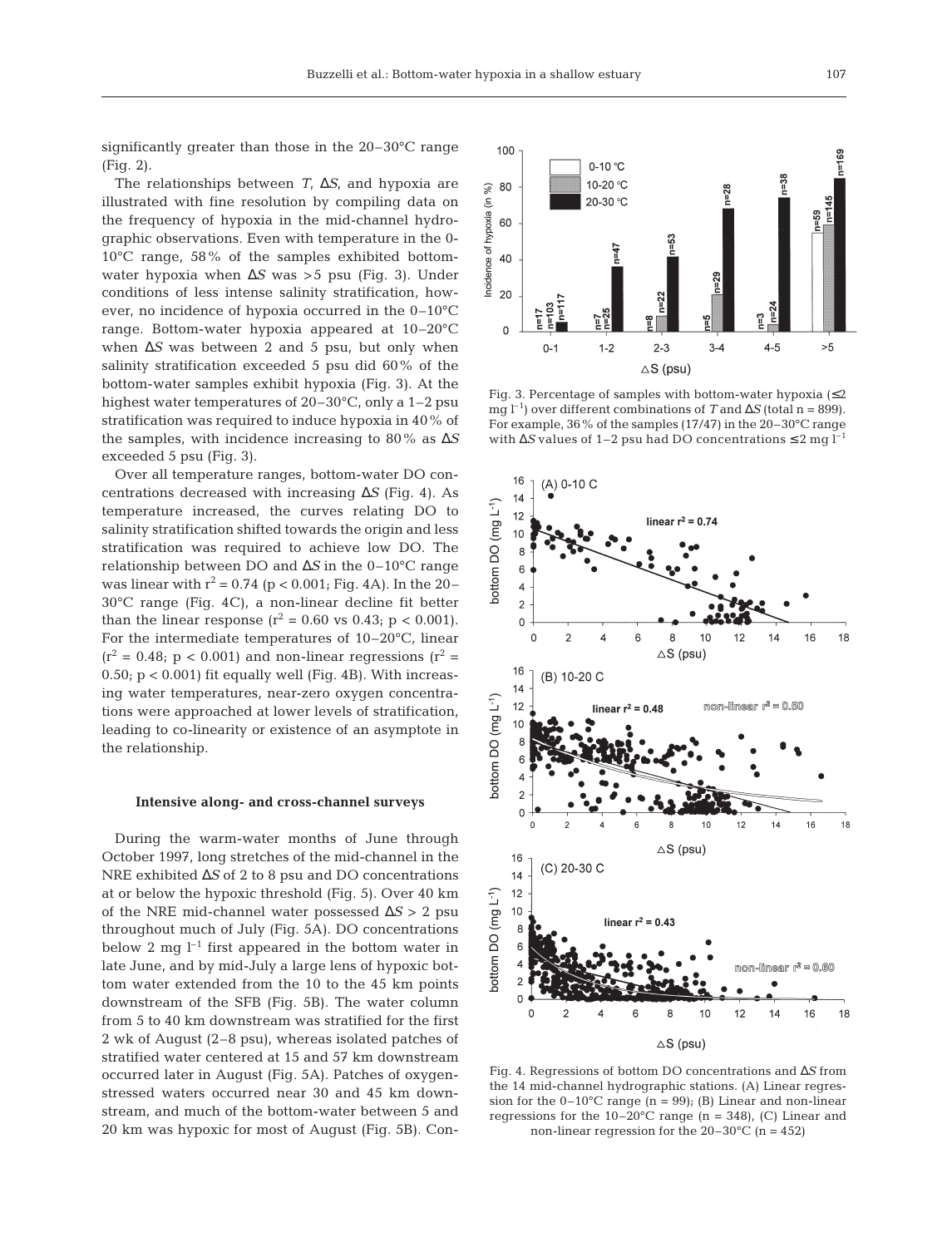

Fig. 5. Spatial and temporal contour plots of (A) ∆*S* and (B) bottom-water DO concentrations in the Neuse River Estuary in 1997. The vertical axis is distance downstream from SFB and extends to Oriental, NC, approximately 57 km downstream. Both ∆*S* and bottom-water DO concentrations have the same contour intervals  $(0-2, 2-4, 4-6, 6-8, 5)$ , but the shading order was reversed to emphasize high ∆*S* and low DO



Fig. 6. Cross-channel DO contours derived from cross-channel hydrographic transects (noted as T in Fig. 1) at 4 different locations. (A–D) 29 July 1997; (E–H) 19 August 1997. Each contour plot looks downstream with depth (m) as the *y*-axis and crosschannel distance from the north shore (km) as the *x*-axis. The plots were scaled proportionally to demonstrate variations in the depth and width of the NRE at each of the cross-channel locations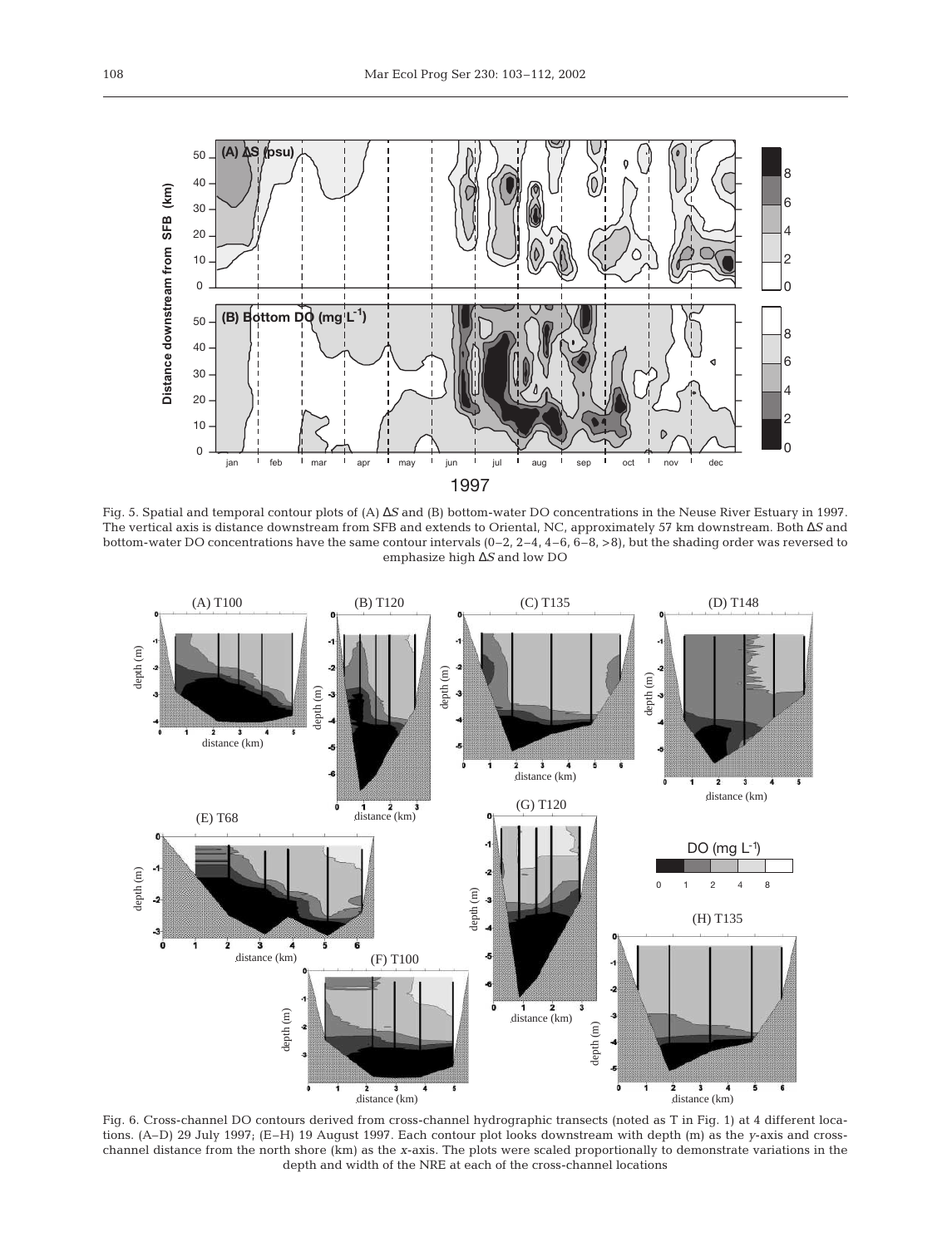siderable vertical salinity stratification (2–4 psu) existed in September in both upstream (5–20 km) and downstream (35–57 km) segments and into October near 15 km downstream. Bottom-water DO concentrations were  $4-6$  mg  $l^{-1}$  in September except for patches of hypoxia from 30–50 km in the middle of the month. DO concentrations  $\leq 4$  mg l<sup>-1</sup> existed 5–35 km downstream in the NRE through the end of September and persisted into mid-October (Fig. 5B).

Cross-channel contour maps constructed from our hydrographic transects during a period of intense oxygen depletion (29 July and 19 August 1997) revealed the extent and complexity of DO distributions (Fig. 6). On both days the  $\leq 2$  mg l<sup>-1</sup> DO lens at T100 (32 km downstream) was at least 1.0 m thick and several km wide (Fig. 6A,F). Although we did not sample T68 (24 km downstream) on 29 July, considerable hypoxic bottom-water occurred at this location on 19 August (Fig. 6E). On both days there was a large amount of deep, oxygen-stressed bottom-water at T120 (40 km downstream), located near the bend in the NRE (Fig. 6B,G; see Fig. 1). Downstream of this location at T135 (45 km downstream), the ≤4 mg  $l^{-1}$  DO bottomwater extended approximately 3 km laterally on both days (Fig. 6C,H).

The comparisons of our 2 methods for estimating the cross-channel width of oxyclines confirmed the utility of extrapolating from mid-channel profiles, while simultaneously revealing limitations. Estimates of the

Table 2. Estimated areal coverage of bottom-water hypoxia  $(52 \text{ mg } l^{-1}$  DO) in the Neuse River Estuary from June through September 1997. These estimates were derived by extrapolating laterally from the mid-channel  $\leq 2$  mg l<sup>-1</sup> DO concentrations at each of the 14 stations shown in Fig. 1 using the method developed in this study. The total size of the study area was approximately 277 km2

| Date<br>(1997)   | Estimated<br>area $(km^2)$ | Percent of<br>study area $(\% )$ |
|------------------|----------------------------|----------------------------------|
| $10$ Jun         | 0.00                       | 0.0                              |
| 24 Jun           | 97.1                       | 35.1                             |
| 1 Jul            | 9.4                        | 3.4                              |
| 8 Jul            | 69.8                       | 25.2                             |
| 15 Jul           | 14.3                       | 5.2                              |
| 22 Jul           | 116.5                      | 42.1                             |
| 30 Jul           | 11.9                       | 4.3                              |
| 7 Aug            | 15.9                       | 5.8                              |
| $12 \text{ Aug}$ | 11.8                       | 4.3                              |
| $20$ Aug         | 53.2                       | 19.2                             |
| $26$ Aug         | 6.4                        | 2.3                              |
| 2 Sep            | 102.9                      | 37.2                             |
| 9 Sep            | 4.2                        | 1.5                              |
| 16 Sep           | 2.4                        | 0.9                              |
| 23 Sep           | 13.8                       | 5.0                              |
| 30 Sep           | 2.8                        | 1.0                              |
| Average          | 35.5                       | 12.8                             |



Fig. 7. Relationship between cross-channel DO contour widths extrapolated from the mid-channel *(y)* vs verification widths derived from a series of 5 profiles *(x)*. The identity line  $(y = x)$  accounted for a significant fraction of the variance for both the ≤4 mg l<sup>-1</sup> (A, r<sup>2</sup> = 0.23, p = 0.01) and the ≤2 mg l<sup>-1</sup> (B,  $r^2$  = 0.43, p < 0.01) DO contour classes

lateral extent of the 4 mg  $l^{-1}$  DO oxycline were similar, such that the regression fit to the identity line  $(y = x)$ was significant ( $p < 0.01$ ). However, the variance explained by the line was only 23% (Fig. 7A). A tendency for the extrapolation method to overestimate the widths of the 4 mg  $l^{-1}$  contour by an average of 20% was marginally non-significant in a sign test comparing the numbers of points falling above and below the line  $(p = 0.08)$ . The tendency to overestimate the widths of the 2 mg  $l^{-1}$  contour was smaller (10%) and again non-significant (sign test,  $p = 0.17$ ). The identity line explained 43% of the variance (Fig. 7B).

We used our extrapolation method along with the mid-channel profile data from summer 1997 to estimate the areal extent of benthic hypoxia in the NRE on 15 dates from June to September. Hypoxic area averaged  $35.5 \text{ km}^2$  (Table 2). The maximal areas covered by hypoxic bottom waters were estimated to be 97.1, 69.8, 116.5, 53.2, and 102.9 km<sup>2</sup> on 24 June, 8 July, 22 July,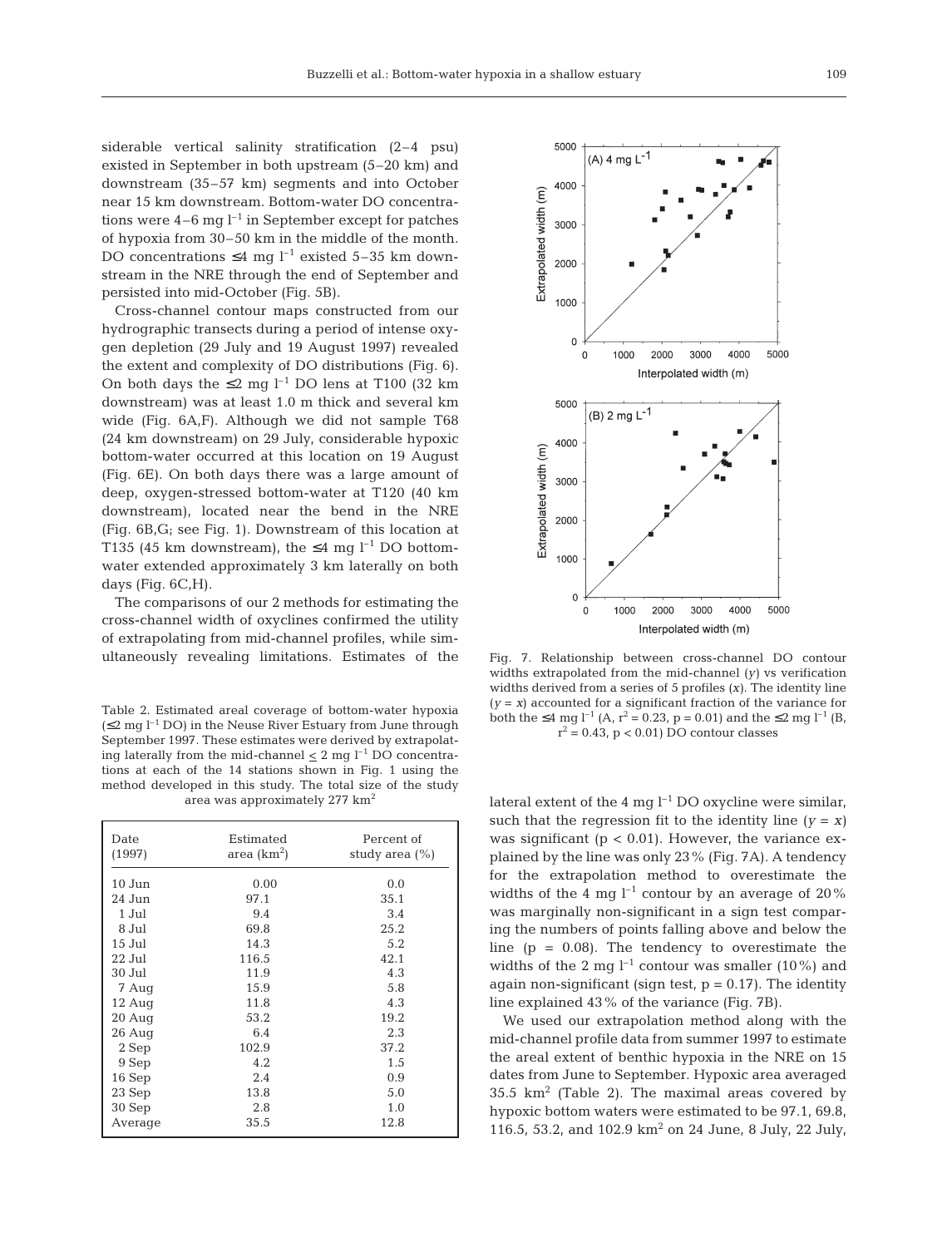20 August, and 2 September 1997, respectively (Table 2). The estimated area ranged from 0.0 to  $15.9 \text{ km}^2$  in the other weeks. The percentage of the study area that suffered benthic hypoxia in the summer of 1997 was greater than 35% on sampling days in June, July, and September and averaged 12.8% (Table 2).

# **DISCUSSION**

A mechanistic understanding of spatio-temporal dynamics in bottom-water DO concentrations in estuaries requires synthesis of physical, biological, and chemical processes (Welsh & Eller 1991, Kemp et al. 1992). Vertical density stratification inhibits penetration of oxygenated surface waters into the bottom layers independent of season and temperature. However, higher temperatures elevate biological rates and facilitate microbial depletion of DO in the water column and sediments (Turner et al. 1987, Welsh & Eller 1991, Stanley & Nixon 1992, Rabalais et al. 1994). Consequently, ∆*S* and *T* are the most important variables contributing to variation in bottom-water DO concentration, as illustrated by our analysis of DO in the NRE (Fig. 2). We extended the understanding of how these 2 factors work together by exploring the nature of a significant interaction that emerged from our analysis. By separating the  $T$  data into 3 ranges  $(0-10, 10-20, 10)$ and 20–30°C), we were able to demonstrate that even in the lowest *T* range oxygen demand was sufficient to induce hypoxia provided that stratification was intense enough (Fig. 3). In the NRE, reserves of organic matter stored in the sediments are sufficient to fuel microbial degradation even in the cold months of the year. Luettich et al. (2000) calculate that, absent of any new inputs, multiple years would be required to respire the existing sedimentary pools of organic matter in the NRE.

The positions and shapes of the curves relating DO to intensity of stratification differed among the 3 *T* ranges (Fig. 4), providing further insight into the ways in which these 2 factors interact. As *T* increased, less intense salinity stratification was required to induce any given level of oxygen depletion. Thus, the curves were shifted towards the origin with increasing *T* (Fig. 4). This shift produced a change from a purely linear relationship of DO to ∆*S* at the lowest *T* range to what appeared to be an exponentially declining relationship at the highest *T*. Borsuk et al. (2001) used intensity of stratification as an estimate of time since the last mixing event in modeling DO dynamics of the NRE to estimate rates of DO consumption. Using this assumption that ∆*S* represents a good proxy for time since mixing, our segregation of the data into separate

*T* ranges implies that oxygen depletion could be modeled with a family of curves for different times of the year.

Our simple method to estimate cross-channel widths of low-DO waters by extrapolating from mid-channel profiles proved promising. The verification of the method using 5 cross-channel profiles revealed a general agreement but with substantial unexplained variance (Fig. 7). Furthermore, the extrapolation method appeared to overestimate the cross-channel widths, although the overestimates were not statistically detectable. Examination of the DO contours estimated from the series of cross-channel transects uncovered occasional departures from the central assumption of a flat, linear oxycline emanating away from the midchannel. Departures were of 2 primary, interrelated types, both of which were more evident towards the shores (Fig. 6). First, some contours exhibited convexity at the ends of the contours, where they intersected the bottom (Fig. 6A). Such departures from the linearity assumption clearly result in overestimation of the actual contour widths. This pattern is a likely consequence of enhanced mixing that occurs through local upwelling and downwelling interactions with the shoreline (Luettich et al. 2000). Because the  $\leq 2$  mg l<sup>-1</sup> DO contour is deeper and shorter in width than the  $\leq$ 4 mg l<sup>-1</sup> DO contour, the effects of interaction with the shoreline are less. This can explain why the fit between empirical measurements and extrapolated estimates are better for the  $\leq 2$  mg  $l^{-1}$  contour (Fig. 7). Second, other contours revealed a (wind-driven) tilt across the channel (Fig. 6B), resulting in greater error in estimation of the contour widths. Reversals in wind direction due to the passage of meteorological fronts can trigger cross-estuary sloshing events that redistribute the main channel water, leading to dynamic patterns of DO on hourly-daily time scales (Sanford et al. 1990, Stanley & Nixon 1992, Luettich et al. 2000).

Our intent in developing a simple method for estimating the cross-channel width of low-DO water in the estuary was to permit estimation of the total bottom area exposed. Estimates of the bottom habitat exposed to hypoxia in summer 1997 (Table 2) corresponded well with the area of bottom habitat shown to exhibit dramatic decreases in benthic fauna during this same time interval. The abundance and biomass of *Macoma balthica* amd *M. mitchelli*, the biomass dominants in this NRE benthic assemblage, declined by 90 to 100% over an area of  $100.6 \text{ km}^2$  (S.P.P. & C.H.P. unpubl. data). This area of habitat degradation closely matched our maximal estimated extent of bottom-water hypoxia during that summer (116 km<sup>2</sup>). *Macoma* spp. is the most important benthic prey item for demersal fishes, crabs, and overwintering ducks in the NRE (S.P.P. & C.H.P. unpubl. data).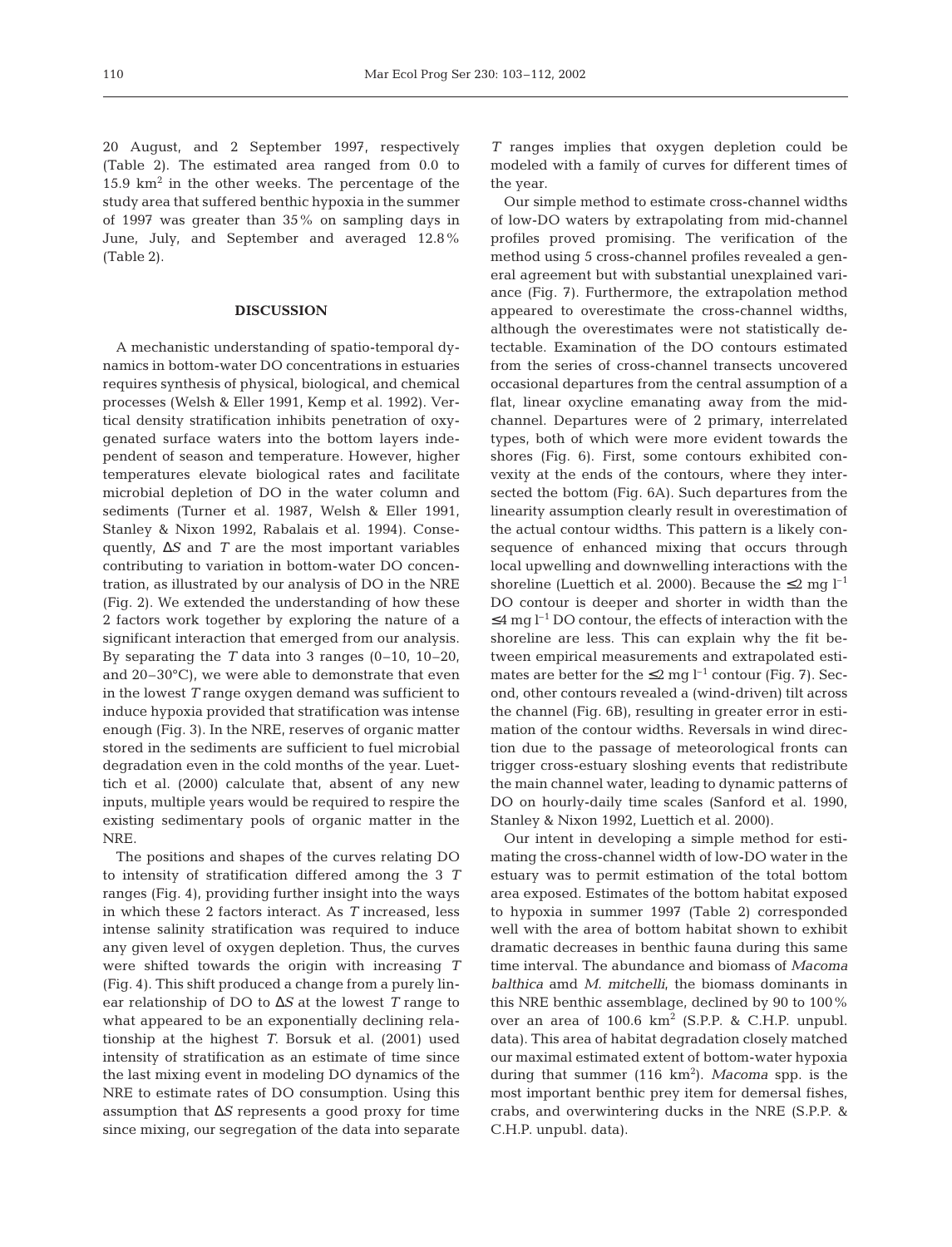The ability to predict the spatial extent of bottom area exposed to hypoxia and subsequently the area of biological degradation is critical in understanding the ecological, management, and economic implications of hypoxia for estuarine systems. The degradation of benthic resources as a result of hypoxic waters can have significant impacts on energy transfers within the estuarine food web (Pihl et al. 1991, Peterson et al. 2000, Taylor & Eggleston 2000). Given the dominance of many commercially and recreationally important fisheries species within estuarine food webs, most of which are demersal consumers, these defaunation events may have significant social and economic impacts (Peterson et al. 2000). Consequently, our ability to efficiently detect the onset and estimate the extent of hypoxic bottom-water is a necessary prerequisite to monitoring the physical and biological status of estuarine ecosystems.

*Acknowledgements.* We thank Crystal Fulcher for hydrographic analyses. We thank Pam Wyrick, Ben Peirels, Jennifer McNinch, and Crystal Fulcher for help with field sampling and maintenance of the long-term data set. We appreciate reviews provided by Janelle Fleming, Ben Peierls, Mike Piehler, Anna Kenne, and 4 anonymous reviewers. This study was funded by the United States Department of Agriculture (H.W.P. and J.L.P.), the North Carolina Sea Grant Program (H.W.P. and J.L.P.), the United States Environmental Protection Agency CISNet Program (R.A.L., H.W.P. and J.L.P.), and the Water Resources Research Institute of the University of North Carolina (R.A.L. et al.).

#### LITERATURE CITED

- Bonham-Carter GF (1994) Geographic information systems for geoscientists: modelling with GIS. Pergamon Press, Tarrytown, NY
- Borsuk M, Stow CA, Luettich RA, Paerl HW, Pinckney JL (2001) Probabilistic prediction of hypoxia in the Neuse River Estuary using an empirical model of oxygen dynamics. Estuar Coast Shelf Sci 52:33–49
- Boyton WR, Kemp WM (1985) Nutrient regeneration and oxygen consumption by sediments along an estuarine salinity gradient. Mar Ecol Prog Ser 23:45–55
- Breitburg DL (1990) Nearshore hypoxia in Chesapeake Bay: patterns and relationships among physical factors. Estuar Coast Shelf Sci 30:593–609
- Breitburg DL (1992) Episodic hypoxia in Chesapeake Bay: interacting effects of recruitment, behavior, and physical disturbance. Ecol Monogr 62:252–546
- Cerco CF, Cole T (1993) Three-dimensional eutrophication model of Chesapeake Bay. J Environ Eng 119:1006–1025
- Diaz RJ, Rosenberg R (1995) Marine benthic hypoxia: a review of its ecological effects and the behavioural responses of benthic macrofauna. Oceanogr Mar Biol Annu Rev 33:245–303
- Dortch Q, Rabalais NN, Turner RE, Rowe GT (1994) Respiration rates and hypoxia on the Louisiana shelf. Estuaries 17: 862–872
- Falkowski PG, Hopkins TS, Walsh JJ (1980) An analysis of factors affecting oxygen depletion in the New York Bight.

J Mar Res 38:479–506

- Fisher TR, Carlson PR, Barber RT (1982) Sediment nutrient regeneration in three North Carolina estuaries. Estuar Coast Shelf Sci 14:101–116
- Holmer M (1999) The effect of oxygen depletion on anaerobic organic matter degradation in marine sediments. Estuar Coast Shelf Sci 48:383–390
- Hopkinson CS, Giblin AE, Tucker J, Garritt RH (1999) Benthic metabolism and nutrient cycling along an estuarine salinity gradient. Estuaries 22:863–881
- Kemp WM, Sampou PA, Garber J, Tuttle J, Boynton WR (1992) Seasonal depletion of oxygen from bottom-waters of Chesapeake Bay: roles of benthic and planktonic respiration and physical exchange processes. Mar Ecol Prog Ser 85:137–152
- Kuo AY, Neilson BJ (1987) Hypoxia and salinity in Virginia estuaries. Estuaries 10:277–283
- Kuo AY, Park K, Moustafa MZ (1991) Spatial and temporal variabilities of hypoxia in the Rappahannock River, Virginia. Estuaries 14: 113–121
- Lenihan HS, Peterson CH (1998) How habitat degradation through fishery disturbance enhances impacts of hypoxia on oyster reefs. Ecol Appl 8:128–140
- Lenihan HS, Peterson CH, Byers JE, Grabowski JH, Thayer GW, Colby DR (2001) Cascading of habitat degradation: oyster reefs invaded by refugee fishes escaping stress. Ecol Appl 11:764–782
- Luettich RA, McNinch JE, Pinckney JL, Alperin M, Martens CS, Paerl HW, Peterson CH, Wells JT (2000) Neuse River Estuary Modeling and Monitoring Project: Monitoring Phase I Report. Water Resources Research Institute, Raleigh, NC
- Matson EA, Brinson MM (1990) Stable carbon isotopes and the C:N ratio in the estuaries of the Pamlico and Neuse Rivers, North Carolina. Limnol Oceanogr 35:1290–1300
- Nestlerode JA, Diaz RJ (1998) Effects of periodic environmental hypoxia on predation of a tethered polychaete, *Glycera americana*: implications for trophic dynamics. Mar Ecol Prog Ser 172:185–195
- Nixon SW (1995) Coastal marine eutrophication: a definition, social causes, and future concerns. Ophelia 41:199–219
- Officer CB, Biggs RB, Taft JL, Cronin LE, Tyler MA (1984) Chesapeake Bay anoxia: origin, development, and significance. Science 223:22–27
- Paerl HW, Pinckney JL, Fear JM, Peierls BL (1998) Ecosystem responses to internal and watershed organic matter loading: consequences for hypoxia in the eutrophying Neuse River Estuary, North Carolina, USA. Mar Ecol Prog Ser 166:17–25
- Peterson CH, Summerson HC, Thomson E, Lenihan HS, Grabowski J, Manning L, Micheli F, Johnson G (2000) Synthesis of linkages between benthic and fish communities as a key to protecting essential fish habitat. Bull Mar Sci 66:759–774
- Pihl L, Baden SP, Diaz RJ (1991) Effects of periodic hypoxia on distribution of demersal fish and crustaceans. Mar Biol 108:349–360
- Rabalais NN, Wiseman WJ, Turner RE (1994) Comparison of continuous records of near-bottom dissolved oxygen from the hypoxia zone along the Louisiana coast. Estuaries 17: 850–861
- Rizzo WM, Christian RR (1996) Significance of subtidal sediments to heterotrophically mediated oxygen and nutrient dynamics in a temperate estuary. Estuaries 19:475–487
- Sanford LP, Sellner KG, Breitburg DL (1990) Covariability of dissolved oxygen with physical processes in the summertime Chesapeake Bay. J Mar Res 48: 567–590
- Seliger HH, Boggs JA, Biggley WH (1985) Catastrophic